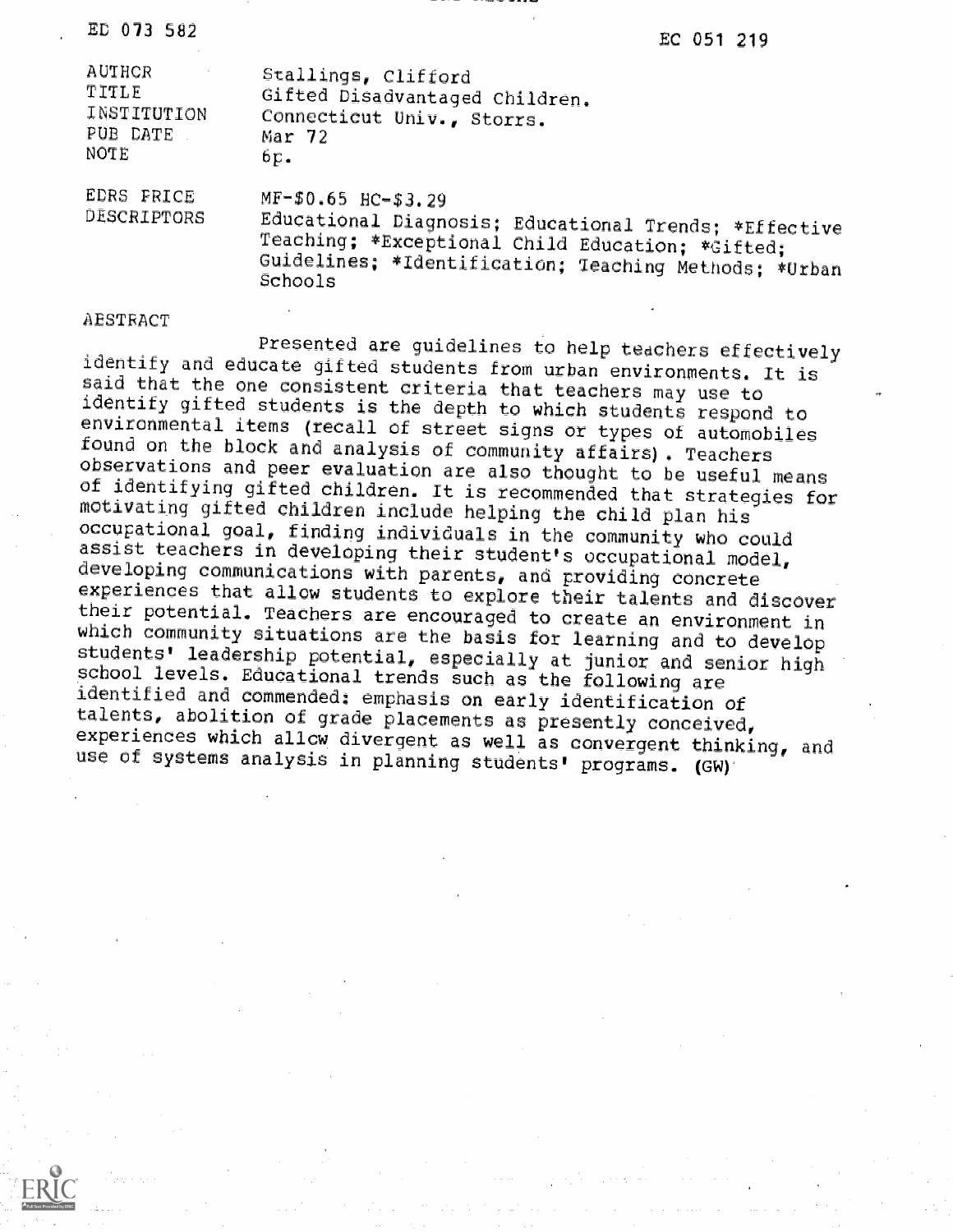

M i….

## GIFTED DISADVANTAGED CHILDREN Clifford Stallings

Clifford Stallings is assistant professor of educational psychology at United States International College, San Diego, California. His research specialty is the gifted child. Dr. Stallings is also director of research and evaluation activities in the USTIC human development center.

The expression "We have found the enemy and it is us," can find no more appropriate home than we educators who continue to give lip service to change, and return to business as usual as soon as the consultant, teacher trainer or workshop has ended. This paper does not intend to introduce new fads or simple answers to four hundred years Of complicated problems, Only some alternatives. If the teacher or student who reads this finds one idea that will in some small way light a candle in the hearts and minds of urban disadvantaged children who daily are exposed to the trauma of attending a school that in no Way resembles the world the urban child must return to each day, then this task has not been in vain.

What is needed at this time are some alternative methods to the discovery and cultivation of the talents that we know exist among children whose experiences have been limited to an eight to ten block radius, in many cases, of an urban community.

Watson, in the forward of Reissman's book, The Culturally Deprived Child brings us to the heart of this paper when he states "In the current flurry of concern over the gifted, most well-to-do families are pleased to think of their own children as being given well deserved special consideration. Teachers are gratified because higher standards are in vogue, Yet, the great reservoir of undiscovered and undeveloped intellectual talent in America is not in the upper-class or upper middle-class neighborhoods. While the proportion of high I, Q's may be lower in underprivileged areas - this is a 'slippery' question as Professor Reissman demonstrates - "the actual number of intellectually very bright children in poor homes is far in excess of those to be found in the relatively few homes of business and professional leaders."

It is not my concern that we know this talent exists, but that we continue to waste talented young people who could provide the badly needed leadership in our urban

communities and within this country, Who are these children? How do we identify them? How can I, in a real world situation in which I have thirty to thirty-five physically active young people, light at least one candle? To these questions <sup>I</sup> have no absolute answers but some alternatives.

For so many years, the Gifted Child has been determined strictly by cognitive methods 01 evaluation. Terman's studies are an example of gifted being a very narrow concept in which the primary goal was to measure within the realm of occupational hierarchy, If you were fortunate enough to be high on the professional scale, you were labelled successful. Other contributors to the field in recent years such as Robert Havinghurst have developed other definitions of Gifted that lend flexibility to an already over defined term. For the sake of defining giftedness within this paper, Havinghurst's definition will be used to identify gifted disadvantaged children. ''We shall consider any child Gifted who is superior in some ability that can make him an outstanding contributor to the welfare of and quality of living in society."

We hear more and more reports of successful people from depressed areas who somehow had their talents developed against odds. William Moore, President of Seattle Central Community College likes to recall that his first grade teacher predicted = to his face = that he would never complete high school. H. L. Erth, Director of the Human Development Center of the University of Toronto and developer of electronic methods for brain study was placed in a class for the mentally retarded when he went to school.

The terms or labels used by Havinghurst in defining Gifted shall apply as definitions in the remainder of this paper with a few exceptions, which shall be explained later. The term "first order gifted" shall apply to the extremely gifted child, or the student in the upper one percent of his class. The remaining children in the upper nine percent in a given ability may be considered "second order gifted," It must be remembered that we are now dealing with the top ten percent of the cla s.

The student who happens to fall in the one percent category in any community whether urban or suburban and  $v$ of Proportice is in no uny hard  $\epsilon$ 

Δ

 $\frac{1}{2}$ 

 $\overline{6}$  $\overline{0}$ 

<u>ប្ដូ</u>

ERIC

REPRESENT OFFICIAL OFFICE OF EDU CATION POSITION OR POLICY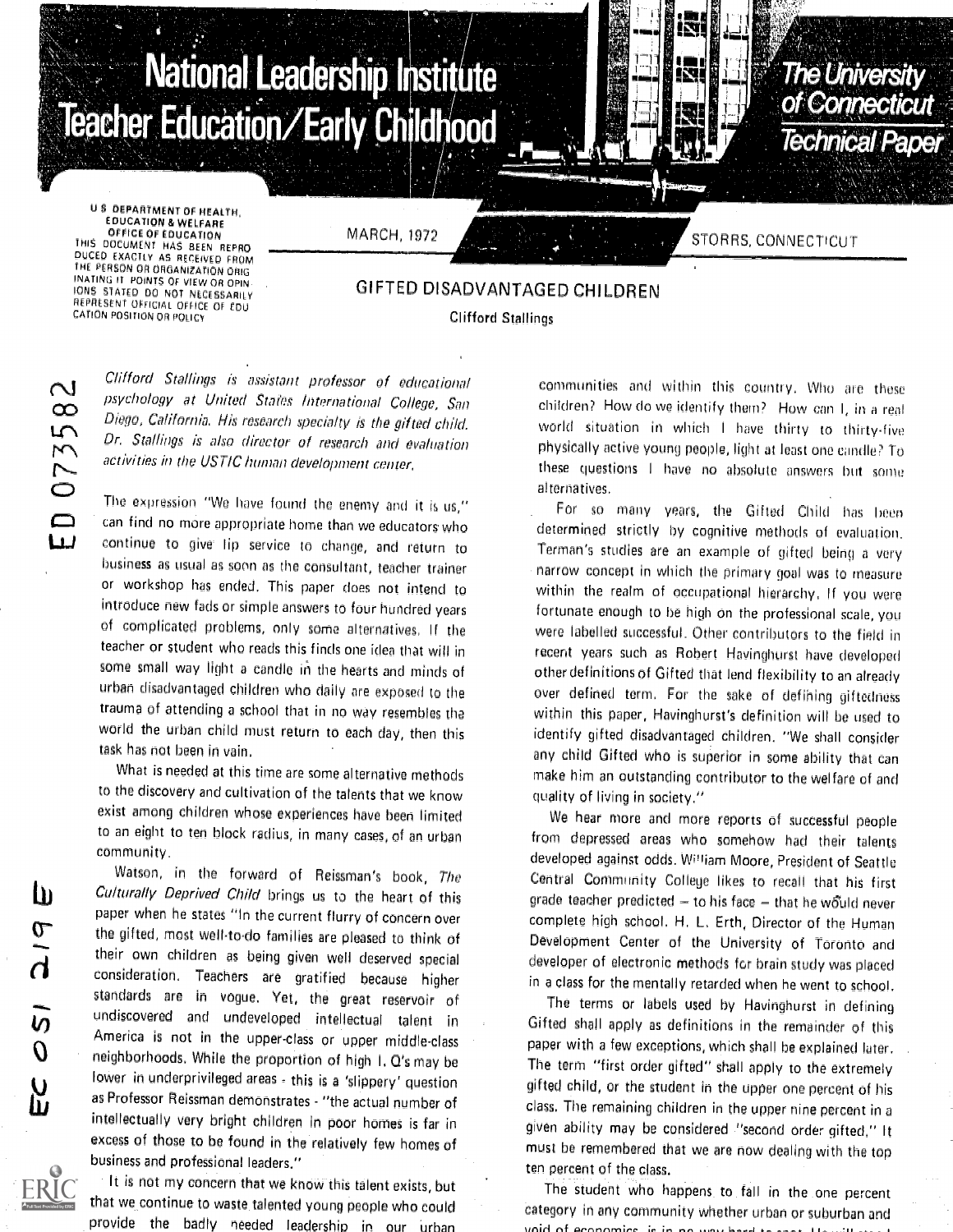out like a new coin. In a disadvantaged school he more than likely will excel in traditional as well as environmental methods of testing. He will be able to discern differences and recognize similarities better than his peers, synthesize and generalize better, or he may do these things in an average way and have outstanding ability in music, mathematics or art. Or he may be gifted at moving a group toward a worthy goal, leadership.

The "second order gifted" children may be less easy to recognize in an urban disadvantaged school, especially in traditional methods of testing. But the parameters of the classroom may also be too confining to produce some very creative and challenging moments for this population.

The term-Gifted will be used to identify those students who through traditional as well as environmental testing, e;ore well above the average on cognitive, affective, and Psychomotor tests. Students who demonstrate a single talent in one specialized area shall be designated "talented." Students who do not fall within the uoper ten percent of their respective classes and who demonstrate in applied performance, exceptional ability, shall be designated "high potential," This topic will he developed further in the techniques and procedures section of this paper,

Screening of students from limited educational backgrounds is not a task that can be taken lightly. Traditional methods of testing may be highly predictable in surfacing "first order gifted" students but teachers may find themselves confused in attempting to evaluate "second order gifted" students with traditional methods of testing. Teachers who screen urban children with traditional methods of testing and who find themselves quoting scores that in no way measure up to traditional levels of giftedness are asked to read much of the present research on the subject. Allison Davis, Social Class Influence Upon Learning; A. Harrard, Social Status and Intelligence; and Ralph W. Tyler, Can Intelligence Tests be Used to Predict Educability are a few references.

Measurement of urban disadvantaged students with traditional methods of testing by the classroom teacher should he done with a very well defined understanding of the parameters and limitations that this method of testing brings to the classroom, From Hartford, Connecticut to San Diego, California, <sup>I</sup> have listened to teachers ask why we have to allow these tests to be given, or that the test scores in no way include experiences our children bring to the testing situation, only to hear responses that allude to the fact that federal program guidelines specify that in order to be funded, or refunded, we must show test scores.

Holding children responsible for tests that are in no way standardi2ed or sensitive to the needs of urban students of limited educational background is wrong. But to continue testing consciously aware of satisfying federal guidelines, or any other motive, except to interpret the test for the betterment of the child, is to justify testing for the wrong reasons, which is criminal.

It is suggested that traditional as well as "teacher developed" methods of evaluating urban disadvantaged that is be developed as screening instruments. Teachers

RIC

are encouraged to develop environmental methods of testing as screening instruments. Environmental or cultuie specific testing is to utilize the radius of the child's community as the contents of a screening instrument. Teachers are encouraged to use street signs within an eight to ten block radius of the school to measure recall. An example of this procedure is presented at the end of this paper. After looking over my material, other creative methods can be developed by the classroom teacher. For the evaluation of higher levels of learning no child can manipulate objects or words if his vocabulary is limited or lacking certain basic skills, Often urban children will find themselves caught between double meanings within the same word. The word "together," or "cool" in an urban community will have a completely different set of meanings than traditional definitions of the same term, The words "go to" or "is to"; cat is to tiger as dog is to lion, hear, camel etc. will also cause problems. An analogy such as this can be very frustrating to a youngster who may relate to the above terms in physical definitions instead of the process of cognitively manipulating the items.

Teachers and psychometrists in developing items within the radius of the community in their screening process, allow the student en opportunity to not have to spend fifty percent of their time unravelling a world of words he or she has neither been exposed to or can he motivated in any way to be exposed to in the future.

Environmental testing can be accomplished by the teacher or a para-professional, Often the para-professional knows the community and can bring a teacher many items from within the community that can he used to make up the contents of the environmental test. Teachers concerned about how to structure such a test can borrow the structure of traditional tests using environmental content. In standardizing such an instrument the urban teacher or psychometrist should use the instrument only to rank each individual classroom. Teachers should make no attempt at this time to generalize or interpret his or her classroom results with any other group but the population tested. In an unpublished dissertation (Stallings, 1070) a first attempt is now being made to standardize an environmental testing instrument, Urban students in Hartford, Connecticut were tested on an instrument in which the contents of the test were derived directly from the radius of the urban child's community. Street signs, churches, barbershops, store fronts, etc., were used to measure recall, A second community in San Diego, California is now being field tested to determine if it is possible to develop an instrument especially for students from limited urban backgrounds in which the contents of the exam are taken directly from the child's immediate community. It is hoped that a school psychometrist will he able, in the near future, to isolate those items in an urban community that have a high rate of reoccurrence. The important task again is to free the child from exposure to items that he or she has never before been exposed, and to allow the individual to concentrate on the task of recall or manipulation within abstract thinking,

2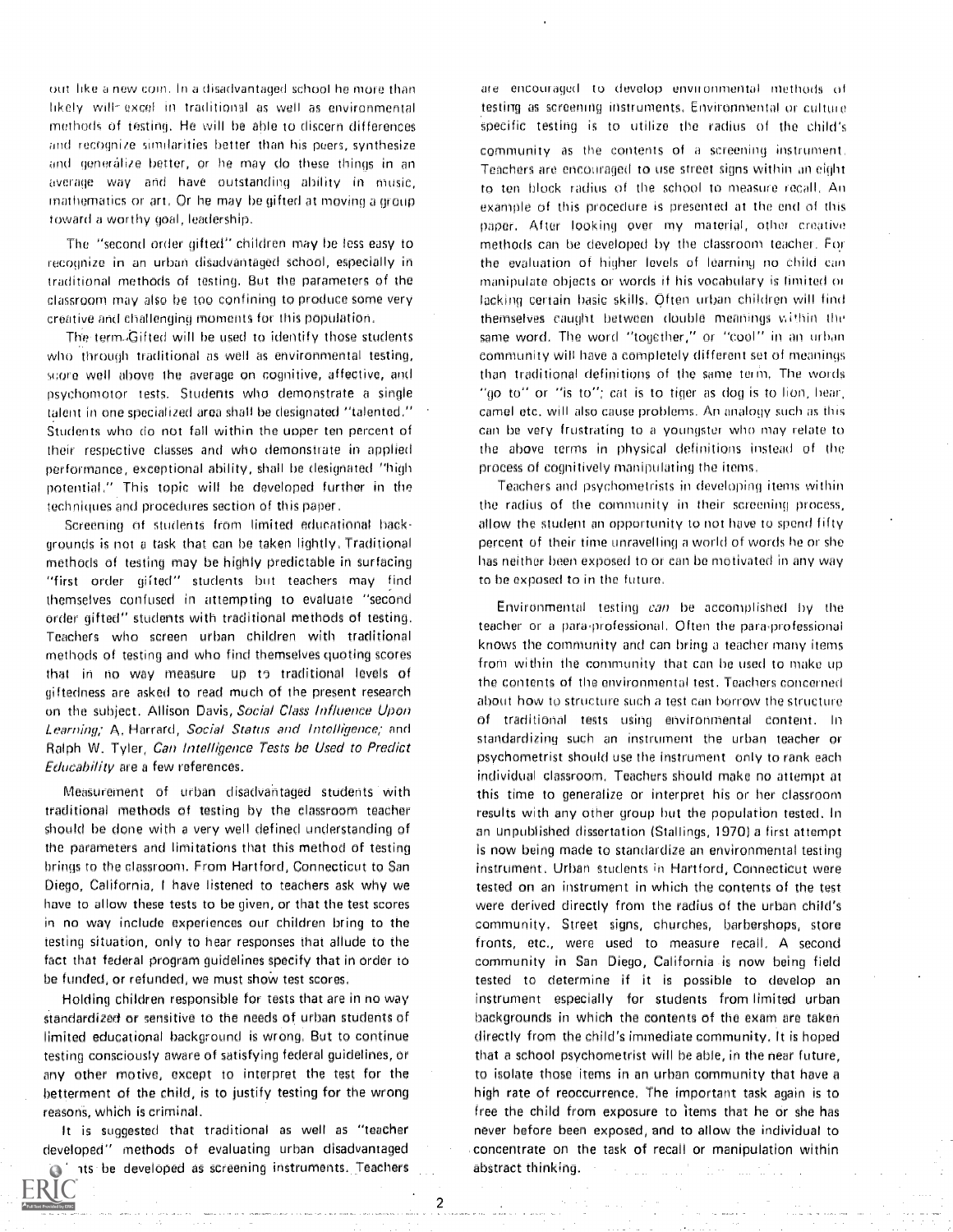Teachers are asked to use the two methods just discussed as well as traditional methods, such as those found within all school district: My methods, the environmental and two others, teacher observation, which is visual, and peer evaluation which may he gathered by class feedback in the form of a socio-gram are useful ways of identifying gifted children. These' procedures are recommended in making final evaluations as to student eligibility.

along the definitions mentior'ed earlier. No two classroom scores are to he compared, Each classroom is to he ranked only against itself, (Taking into account that the school is grouped homogeneously in classrooms) students in the top one percent who evolve from this method of screening<br>should be labelled upper level gifted. The remaining nine percent may be considered second order gifted. Those students demonstrating high potential and who score below ten percent in one specialized area may be labelled talented. The real sleeper even now, as many teachers know, may not surface and may demonstrate in physically applied performance exceptional ability within the group. This is methods to identify. Unfortunately, we have more labels within their urban classrooms now will return to their<br>for this individual than answers anomesive stow complicity community to lead productive lives. The 30 percent w for this individual than answers aggressive, slow, remedial, overactive or just had, Often the best evaluation of this youngster is later found to be inaccurate. How many of you  $X$  is now a member of state college in a highly specialized field.

The one consistent criteria teachers may use in determining gifted students is the depth to which students are able to respond to environmental items. Students asked to recall street signs or types of automobiles-found on the block, when allowed to move deeper into the subject, will often show exceptional ability in giving details about items<br>that happened on that street. An example could be an automobile and a high amount of details such as wire wheels or color, etc. The number of responses to an item should be considered important in evaluating student performance. Students should receive strong approval for number of details that relate to a certain item are to be considered very able in their ability to remember information. For evaluating higher levels of thinking, teachers are encouraged to use the contents of the community in evaluating students cognitive or intellectual abilities, No student can manipulate or generate abstract reasoning without the proper information to begin the task. Allowing students to work with familiar or meaningful materials will enhance the gifted students ability in abstract reasoning.

The above items will give teachers effective tools in identifying gifted children. More than likely, students in the first step or the upper levels of gifted may be evaluated<br>through consistency in applied performance, and time, which is the ultimate evaluator. Usually students in this area are above average in all areas and superior in most.  $\Gamma$  ten this population will show unusual abilities in special

A

areas and average to above average ability in other pursuits

In evaluations as to student engineery.<br>In evaluating each classroom, classify your students of the monting with the sebect exterior is the student of Teachers who find themselves bewildered in observing that the class leader in social relationships ranked in the lower third of his class academically, seldom question the fact that only eighty percent of school learning is within the cognitive domain. The remaining 10 percent affective, and ten percent psychomotor usually happen outside of the meeting with the school administration explain that we have excelled beyond our wildest dreams in developing the cognitive process but failed miserably in developing within our students some sense of "Who am I?" and "What is my relationship to this world?" There is no doubt that a proper blend of the cognitive as well as the affective domains needs to be equally explored in developing good education within urban schools. A strong cognitive curriculum based on information developed outside of a disadvantaged child's background does very little in preparing him for an affective and psychomotor world waiting just outside the classroom door. Teachers should remain sensitive to the fact that 70 percent of the children within their urban classrooms now will return to their will go on to college and professional careers will in some cases leave the urban community and return only in a professional role. This statement raises some serious questions for the urban teacher. Do we prepare curriculums for the .70 percent to become responsible citizens within their communities or do we concentrate our energies on the ten percent who will probably live outside of the urban community?

> Dewey once added "it is well to 'do good' to others, but it is much better to do this by securing for them the freedom which makes it possible for them to get along in <sup>a</sup> future without such altruism from others," Dewey's statement closely approximates the importance of motivation. We in education know that the product of motivation is independence. Urban teachers are well aware of how difficult it is in some cases to motivate a child who has been exposed to few models that offer an opportunity to observe the student when his exceptional abilities are operating at their maximum. Teachers will often observe that although students can verbally identify <sup>a</sup> number of highly definition of what that individual's role is may be far removed from the correct definition. Often having students define or report on how to develop the necessary skills to reach their occupational goal will provide teachers a first clue in developing strategies of how to best motivate that child. It should be noted that there is no cookbook recipe to motivate gifted children. Each child is different and unique in himself. The urban teacher should develop a few important areas that will provide valuable information in

developing strategies for motivating gifted children.<br>Phase 1 might be assisting the child in planning his occupational goal. Valuable input may be injected by the teacher into the child's plans of obtaining his objective. During this phase the teacher should be especially sensitive

 $3 -$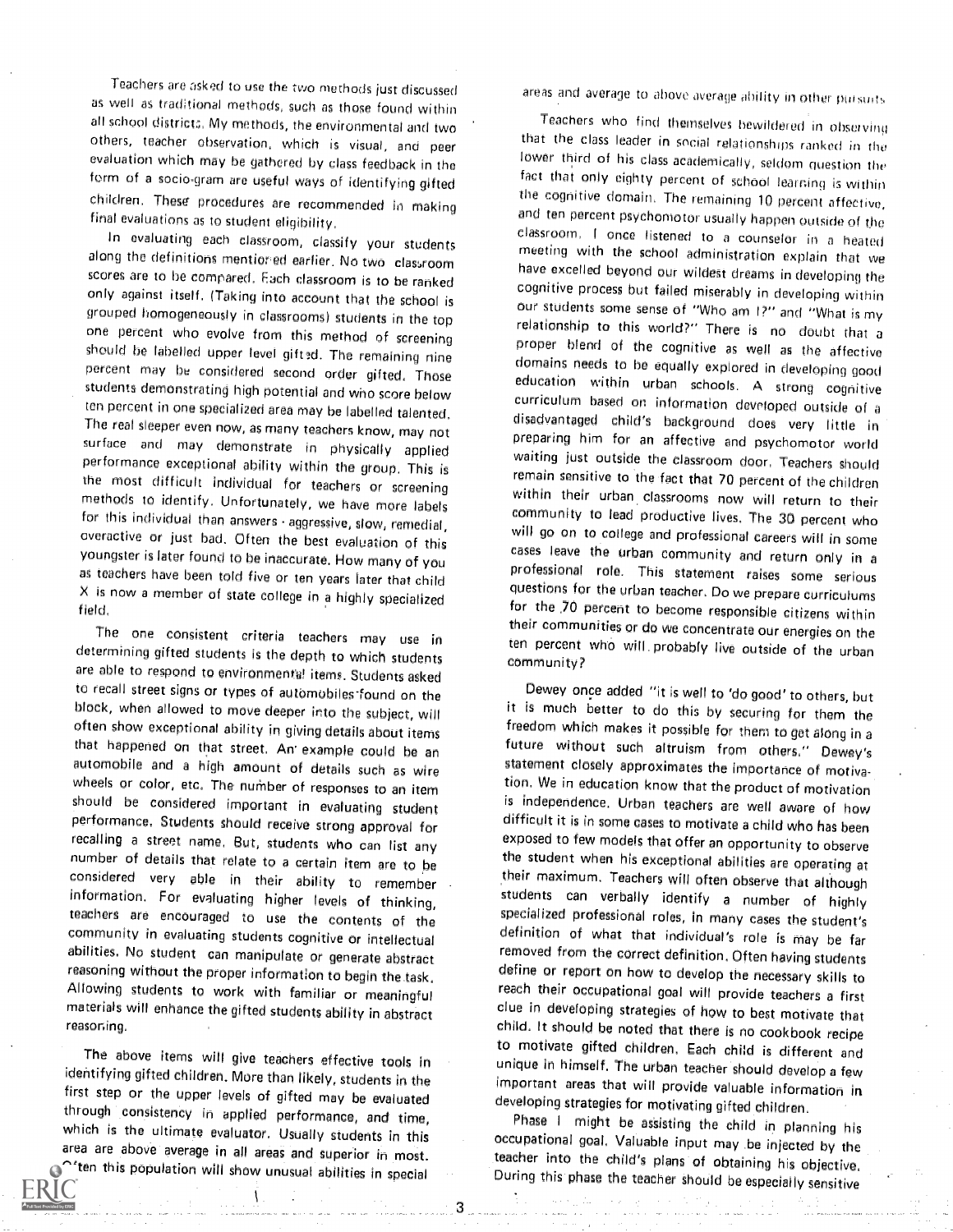re the fart that allowing the child to develop realistic and attainable goals will develop self motivation. Also during this phase developing a strong interpersonal relationship of trust and confidence with the student might make the teacher's opinion a major reinforcer in motivating future behavior.

Phase II is to determine if within the community there is an individual within the home or the immediate area that could assist teachers in developing their student's occupational model. Teachers will find parents keenly interested in their children receiving a good education and going on to college: but like their children, lacking in basic information of how to best achieve their objective. We know that children learn a great deal by unconscious imitation of people. We also know that the urban child's model or the person in the student's life may be far removed from their occupational choice, Often in urban communities the child's model may well range from the community businessmen to the pimps and hustlers of the street, A common conflict for the urban Child is to realize the benefits of planning a career (which in many cases takes years) when a community hustler obtains instant success in a matter of weeks. Teachers have no difficulty determining which model or role is best in the long run. But a young man or woman whose whole life is centered around the "here and now" will definitely be in deep conflict as to which of the two occupations will contribute most to himself and his community,

Phase III needs teachers who can effectively start early communications with parents of gifted children. These teachers will find that their efforts will pay heavy future dividends in motivating the child to maximize his individual potential. This conversation should emphasize the child's vocational choice, but of much more importance, it should help parents to understand how their own attitudes and relationships with their children affect the child's motivation. Providing parents with types of games and materials that would hold the child's interest are valuable keys to maintaining high motivation. Tips on college scholarship and grant opportunities are valuable. Whenever possible the teacher should meet individually with the parents and allow them an opportunity to learn techniques in good learning procedures. Often teachers are the only professional model the child is exposed to and the initial contact between the teacher and child may be the only stimulus in the community to assist him in developing his desired potential.

Phase IV, the last step, is probably the simplest, but must be handled with extreme care. Urban disadvantaged children will often have a different measurement as to what is the criteria for success. Teachers often find themselves dismayed at students low regard for achievement scores as measures of success in urban communities. Educators are encouraged to let their students know that they have one or more talents; not by quoting achievement scores but by providing students with the opportunity to know and explore their talents and discover for themselves the extent of their potential. A clear standard of excellence is needed

as a model for all areas of study. The child needs to know a welt written paper when he sees one and he needs to be rewarded for attaining this goal.

Motivation for an urban disadvantaged child can he compared to an elusive butterfly. Teachers really have no way of determining how effective their work has been until long after the student has departed from the class. Short term motivation is easy to observe. Usually the child is observed actively engrossed in an assigned activity, but that lasting spark cannot be measured until long after the student has departeu.

Ward states in Educating the Gifted, that "The values upheld and the skills and understanding taught through the community should reflect the needs of the society of which the school is a part." Taha and Elkin concluded that unlocking the hidden potential of these students requires a radical change in curriculum and teaching on all levels. Both the materials and methods of teaching need to he aligned with the psychological realities of culturally disadvantaged children. Although the learning processes of the culturally disadvantaged do not differ essentially from learning processes in general, the techniques for generating these processes do. Thus, while children in general learn better when the contents of the curriculum are *geared to their* own experiences as a point of departure, work with culturally disadvantaged youngsters suggests that this is <sup>a</sup> sine qua non if any motivation is to be generated.

Gearing curriculum to the society in which the school is a part is a task well suited for any urban teacher. But to use the contents of an urban community to motivate and challenge the gifted students of your classroom is the purpose of this section. It is no accident that some of our best writing is now coming from within prison walls. If you have not read some of the readings by prison autnors, I highly recommend that you do so. Many of these mcn were non readers or slow learners in their early education. Urban teachers must realize that we are in a new consciousness that is surfacing within Mexican, Puerto Rican, Afro and other minority Americans within urban communities. This reality must be coped with by those professional educators who feel that the new cultural, political and economic awareness among minorities is a passing fad. Urban educators who are saving the old techniques until after the so-called fad passes may find themselves, in five years, outside the school doors peering in. If you are within the parameters of the teacher just discussed, put this paper down and justify yourself by stating "I'd rather fight than switch."

In describing techniques best suited for urban gifted children I am defining more a process than a product. This is not to say that I am not interested in the product. The process is beyond grades or symbols or being best suited for junior high or secondary school. Thanks to Glasser's Schools Without Failure, we are one written step closer to resolving that conflict. What I am attempting to describe is the creation of a learning environment that uses as its primary goal the radius of the community as a basis for learning. At this point let me define the term "basis for

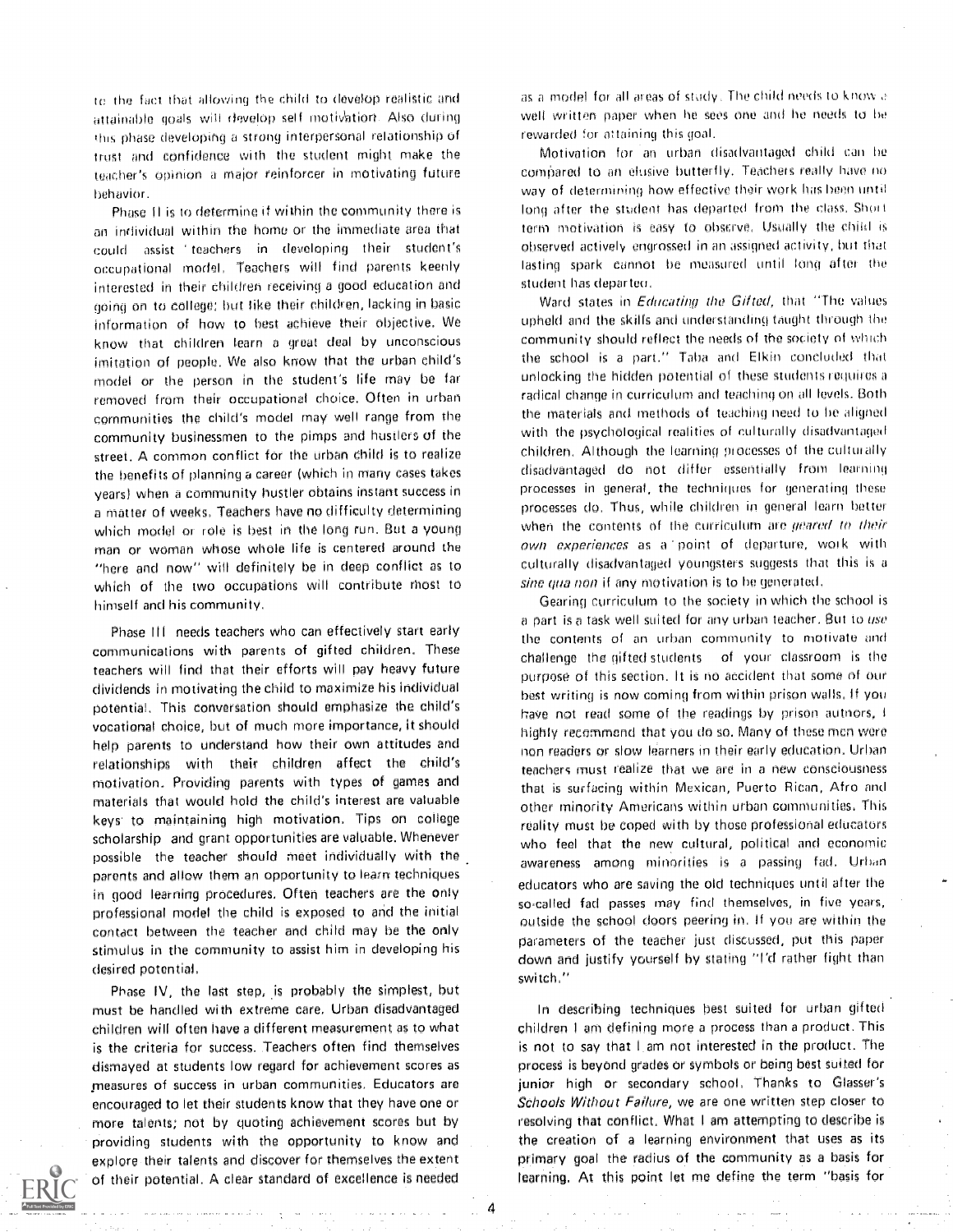learning." Al learning within the school must be planned and implemented within the radius of the community, and later broadaned to other communities, and then extended to the world itself. An example of this technique in action could he in the teaching of math. Allowing students to start a unit or assigned study at the corner grocery allows each individual an opportunity to apply principles of math to an activity he or she will confront outside the school in other ways. Later, the math assignment could encompass a comparative study of the economics of an urban community as compared with <sup>a</sup> suburban, or urban community in other countries.

Allowing students to compare and analyze a mathematical assignment frees the student to physically move to the corner store. Next a trip to a suburban store would also enhance the child's understanding of different economic systems. The curriculum if it is to remain useful in this program must never reach the stage of self actualization. It must be so decentralized as to reflect the needs of each individual student, To achieve this goal the traditional methods of teaching math, science, language, and the social studies in separate units are reversed. This means that the initial trips to the corner grocery store would include skills in reading, observing product names, writing, social studies and observing differences in individual family buying. More advanced assignments of price fixing and store front economics are developed as students progress in their area of assigned' tasks. Each child after being assigned a task is then allowed to select that area that interests him or her most. What we are doing is reversing the procedure of having students learn one discipline at a time, In the procedure 'indicated above the discipline merely becomes the skill that the student will need in order to complete his class assignment, in this case, store front economics. It now becomes the teacher's responsibility to develop within the student those disciplines that need to be strengthened. For example, a student weak in reading should be given tasks that will give him an opportunity to read in order to complete his overall assigned task. This technique eliminates reading as a separate discipline from math or writing. To provide this type of curriculum experience, the planning of curriculum must now become a multi-professional approach of professional, para-professional and community groups,

The involvement of community people in class planning can lend valuable assistance to the classroom teacher in developing the type of learning environment within the classroom that allows gifted as well as all children an opportunity to develop alternative routes to learning. This kind of involvement will allow students the opportunity to investigate mathematics, science, sociology, etc, in an inter-disciplinary approach. This method of teaching must be shared by the classroom teacher by utilizing those community resources available. Community volunteers, often gifted retired people in an urban community, assigned to a gifted student can provide valuable assistance in f, !d trips or independent studies and a continuous intellectual challenge in which the student and the retired individual have similar interests.

Students in primary insides who have demonstrated exceptional talents in one or more areas, should be provided with close support in their chase of new teaching experiences. A:: Plaget refers to the widening of the Schema, primary students admitted to the gifted program should be provided with experiences that will increase their perspective of the world wound them Many dem ived students have never ventured outside their communities. It is not uncommon in Connecticut or California to find urban children who have never seen the ocean. Providing the proper combination of the disciplines into the learning experience allows the gifted student an opportunity to develop those skills necessary for investigating and carrying out assigned tasks, Each individual child finds that in order to improve in his area of interest he must develop basic fundamentals in reading, writing, and arithmetic to achieve his goal. A good example is a student with exceptional talent in leadership, Developing stimulating experiences and role models for this child in primary grades is crucial, Providing the type of classroom learning environment that will allow the child an opportunity to utilize his or her leadership abilities must he planned by the professional as well as the community. Retired community people who have been active in community affairs could be asked to volunteer one afternoon a week for contact and dialogue with the student, In planning an interdisciplinary approach with the gifted student, planning must he creative enough to focus on developing the affective as well as cognitive domain of leadership, This planning must also develop within the student the knowledge that to become a more effective leader, one must acquire the necessary learning skills. This can be accomplished by assigning the child selected tasks in a leadership role that would require a good deal of reading, If the student's interest is community development, assigned readings on how other communities deal with similar problems will allow the gifted child the opportunity to develop his reading skills in an area that interests him. As a child moves through the primary grades he will broaden his view of the world and his relationship to it,

Later the child, as a result of successful experiences, will develop the ability to critically appraise all values, his own, and others around him. At the late stage of primary development the student begins the first stages of relating his learning experiences to history, social studies, world events, and all other areas of inquiry.

At the junior and senior high level, the curriculum should move to yet another stage of expanding the leadership role. In developing the leadership role the student must now be allowed to assess the nature of his world and behavior with media geared to his particular need. At this stage the student should he allowed to investigate the values of the practical, the realistic, and the real, and to locate his relationship to these phenomena. At this stage the task of overcoming barriers and fears in order to achieve individual success most be an integral part in the planning of experiences for each individual. Tasks that are within the range and expectations of the child will provide valuable early successes in developing the gift of leadership.



5